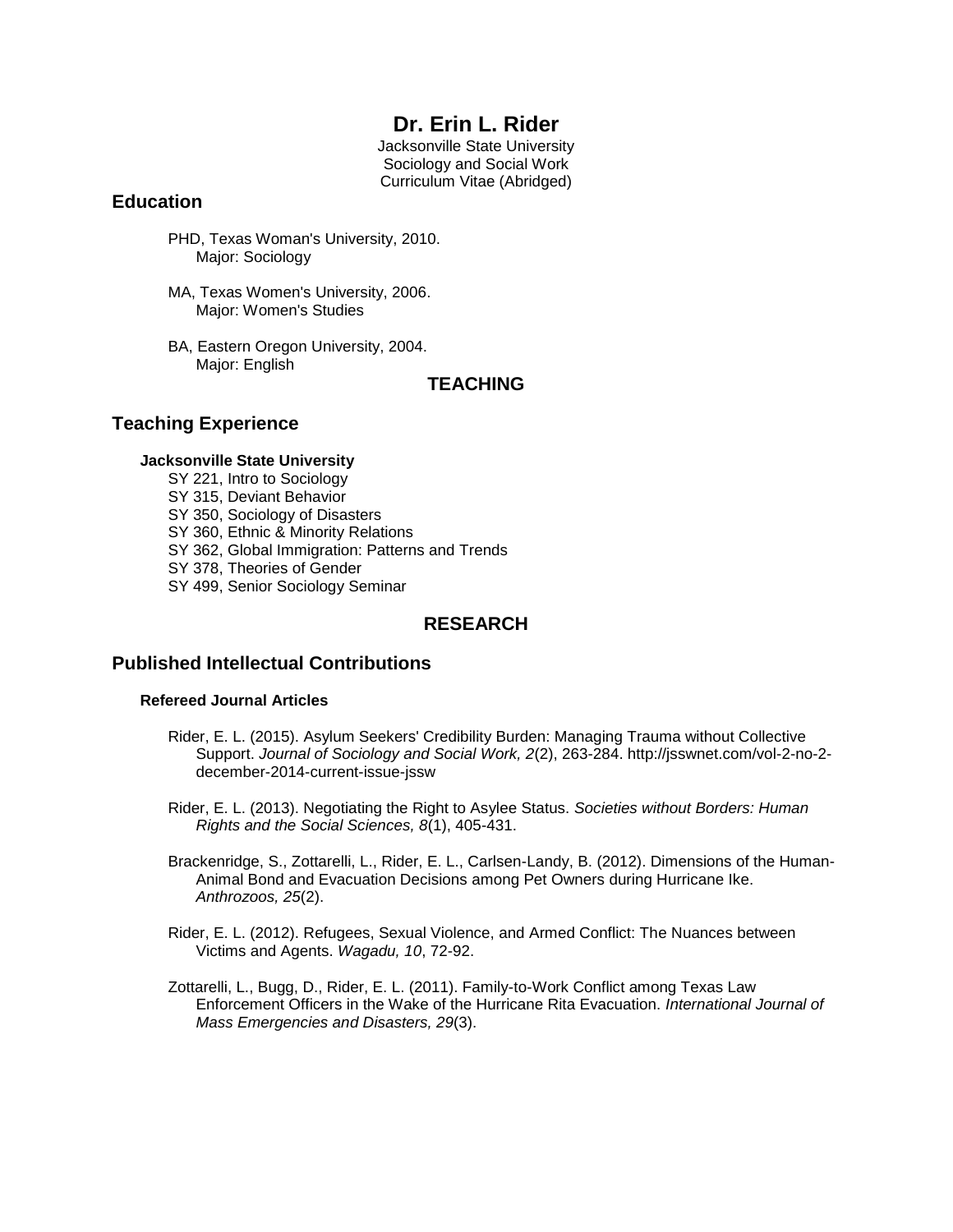#### **Book Chapters**

- Rider, E. L. (2014). Discrimination. In Heith Copes and Craig Forsyth (Ed.), *Encyclopedia of Social Deviance* (pp. 206-207). Sage.
- Rider, E. L. (2014). Rape. In Heith Copes and Craig Forsyth (Ed.), *Encyclopedia of Social Deviance* (pp. 581-584). Sage.
- Rider, E. L. (2014). Sex Discrimination. In Heith Copes and Craig Forsyth (Ed.), *Encyclopedia of Social Deviance* (pp. 630-633). Sage.
- Rider, E. L. (2014). Structural Functionalism. In Heith Copes and Craig Forsyth (Ed.), *Encyclopedia of Social Deviance* (pp. 704-707). Sage.

### **Presentations Given**

- Rider, E. L., JSU Faculty Mentor Seminar, "Teaching Tips and Active Classroom Strategies," JSU Sociology and Social Work Department, Brewer Hall. (May 13, 2015).
- Rider, E. L., CERT Training, "Disaster Psychology," JSU CERT, JSU, McClellan Campus. (April 22, 2014).
- Lockett, P. (Author & Presenter), Koshy, K. (Author & Presenter), Grice, C. (Author & Presenter), Anangwe, K. (Author & Presenter), Rider, E. L. (Author & Presenter), Southwestern Social Science Association, "The Simultaneous Absence and Presence of "Race": What an Indepth, 21st Century Conversation on "Race" Looks Like," San Antonio, TX. (April 18, 2014).
- Rider, E. L. (Moderator), MLK Service Day, American Democracy Project, Jacksonville, AL. (January 21, 2014).
- Rider, E. L. (Discussant), Mid-South Sociological Association, "Contemporary Immigration Patterns (Two Sessions)," Atlanta, GA. (October 24, 2013).
- Rider, E. L. (Author), Mid-South Sociological Association Annual Conference, "Structural Liminality and Reduced Agency among Asylum Seekers in the U.S.," Mid- South Sociological Association, Atlanta, GA. (October 24, 2013).
- Rider, E. L. (Moderator), JSU's MLK Service Day, "MLK Service Day," American Democracy Project, Jacksonville, AL. (January 22, 2013).
- Deshotels, T. H. (Author & Presenter), Rider, E. L. (Author & Presenter), Simon, R. (Author & Presenter), Annual Meeting of the Mid-South Sociological Association, "No News is Good News: Gender Differences in News Source and Misinformation in the American South," Mid-South Sociological Association, Mobile, AL. (November 8, 2012).
- Rider, E. L., Mid South Sociological Association, "Dedicated Service in the Aftermath of the Alabama Tornadoes: Managing Disaster and Non-Disaster Services for Communities in Need," Mobile, AL. (November 8, 2012).
- Rider, E. L., Mid-South Sociological Association, "Feminist Pedagogy," Mobile, AL. (November 8, 2012).